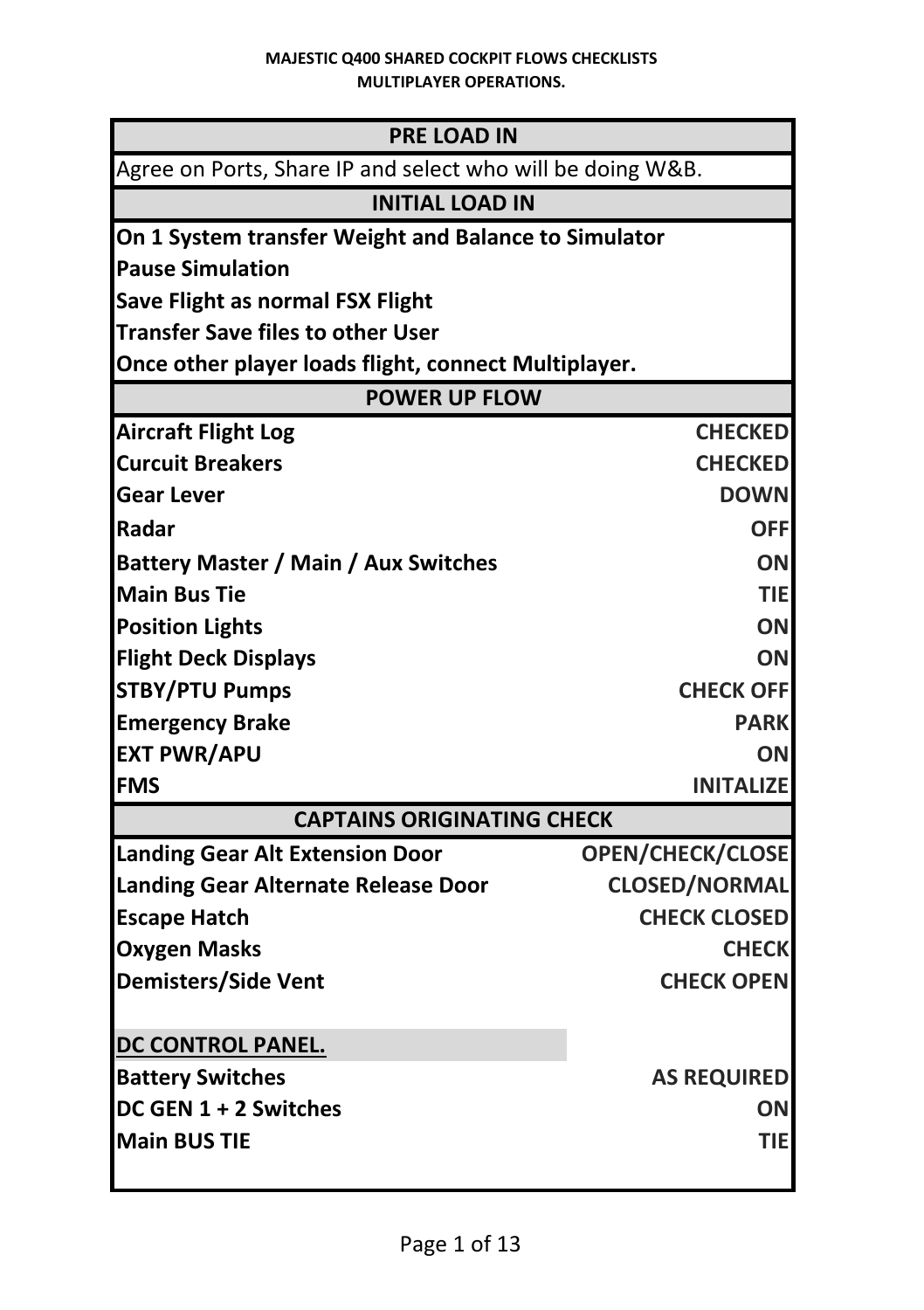| <b>CAPTAINS ORIGINATING CHECK CONT.</b> |                    |
|-----------------------------------------|--------------------|
| <b>ICE PROTECTION PANEL</b>             |                    |
| <b>Airframe Mode Select</b>             | <b>OFF</b>         |
| <b>Engine Intake Doors</b>              | <b>CLOSED</b>      |
| <b>REF Speed Switch</b>                 | <b>OFF</b>         |
| <b>Pitot Static Switches</b>            | <b>ALL OFF</b>     |
| <b>Propeller Ice Protect</b>            | <b>OFF</b>         |
| <b>BOOT AIR Switches</b>                | <b>NORM</b>        |
| <b>WINDSHIELD PANEL</b>                 |                    |
| <b>Windshield Heat</b>                  | <b>OFF</b>         |
| <b>Wiper</b>                            | <b>OFF</b>         |
| <b>Pilot Side Window Heat</b>           | <b>OFF</b>         |
| <b>EXTERIOR LIGHTING PANEL</b>          |                    |
| Approach/Flare/Taxi Lights              | <b>OFF</b>         |
| <b>PFD Altimeter</b>                    | <b>AS REQUIRED</b> |
| <b>FLIGHT DATA RCDR PANEL</b>           |                    |
| <b>ELT</b>                              | <b>ARMED</b>       |
| <b>FLT DATA RCDR Switch</b>             | <b>NORM</b>        |
| <b>FIRE PROTECTION PANEL</b>            |                    |
| <b>Pull Fuel/Hyd Off Handles</b>        | <b>CHECK IN</b>    |
| <b>Baggage Aft Test Switch</b>          | <b>TEST</b>        |
| <b>Baggage FWD Test Switch</b>          | <b>TEST</b>        |
| <b>Emergency Lights</b>                 | <b>ARM</b>         |
| <b>Fasten Belts Switch</b>              | OΝ                 |
| <b>No Smoking Switch</b>                | ON                 |
| <b>TEST Caution/Advisory Panel</b>      | <b>TEST</b>        |
|                                         |                    |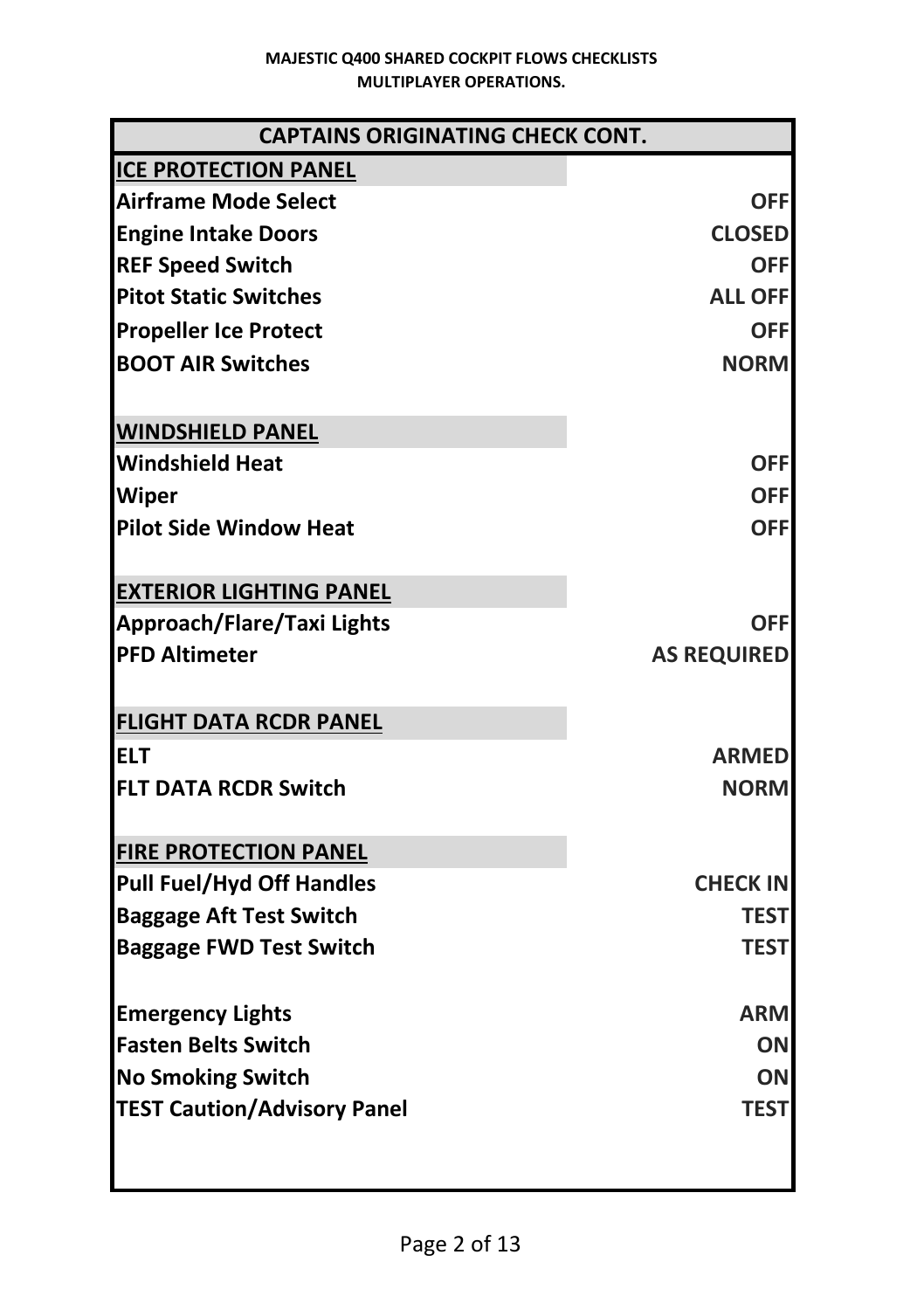| <b>CAPTAINS ORIGINATING CHECK CONT.</b>                                                                                     |                                                                           |  |
|-----------------------------------------------------------------------------------------------------------------------------|---------------------------------------------------------------------------|--|
| <b>AIR CONDITIONING PANEL</b>                                                                                               |                                                                           |  |
| <b>Pack Switches</b>                                                                                                        | <b>AUTO</b>                                                               |  |
| <b>RECIRC Switch</b>                                                                                                        | OΝ                                                                        |  |
| <b>Bleed 1 &amp; 2</b>                                                                                                      | <b>OFF</b>                                                                |  |
| <b>Bleed Flow Controller</b>                                                                                                | MIN                                                                       |  |
| <b>AC CONTROL PANEL</b>                                                                                                     |                                                                           |  |
| <b>AC Gen Switches</b>                                                                                                      | OΝ                                                                        |  |
| <b>AC External Power</b>                                                                                                    | <b>OFF</b>                                                                |  |
|                                                                                                                             |                                                                           |  |
| <b>CAPTAINS SIDE PANEL</b>                                                                                                  |                                                                           |  |
| <b>EGPWS Flaps Override</b>                                                                                                 | <b>NORMAL</b>                                                             |  |
| <b>ADC 1 &amp; 2 TEST</b>                                                                                                   | <b>PERFORM</b>                                                            |  |
| <b>STALL WARNING TEST</b>                                                                                                   | <b>PERFORM</b>                                                            |  |
| <b>NOSEWHEEL STEERING Switch</b>                                                                                            | <b>OFF</b>                                                                |  |
| <b>GLARESHIELD</b>                                                                                                          |                                                                           |  |
| <b>Flight/Taxi Switch</b>                                                                                                   | <b>TAXI</b>                                                               |  |
| <b>Stick Pusher/Elev Trim Shutoffs</b>                                                                                      | <b>CHECK</b>                                                              |  |
| <b>Flight Guidence Control Panel</b>                                                                                        | <b>CHECK</b>                                                              |  |
| <b>Pitot-Static Isolation switch</b>                                                                                        | <b>NORMAL</b>                                                             |  |
|                                                                                                                             |                                                                           |  |
| <b>Integrated Standby Instrument</b>                                                                                        | <b>CHECK</b>                                                              |  |
| <b>Landing Gear Lever</b><br><b>GPWS Landing Selector</b>                                                                   | <b>CHECK</b><br><b>CHECK</b>                                              |  |
| <b>Hydraulic Control Panel</b>                                                                                              | <b>CHECK</b>                                                              |  |
| <b>PITCH/ROLL Disconnect Handles</b>                                                                                        | IN                                                                        |  |
| <b>Fuel Control Panel</b>                                                                                                   | <b>CHECK</b>                                                              |  |
|                                                                                                                             |                                                                           |  |
|                                                                                                                             |                                                                           |  |
|                                                                                                                             |                                                                           |  |
|                                                                                                                             |                                                                           |  |
|                                                                                                                             |                                                                           |  |
| <b>Propeller Control</b><br><b>AUTOFEATHER TEST</b><br><b>Emergency Break</b><br><b>Control Lock</b><br><b>Power Levers</b> | <b>CHECK</b><br><b>PERFORM</b><br>AS REQ.<br><b>ENGAGE</b><br><b>DISC</b> |  |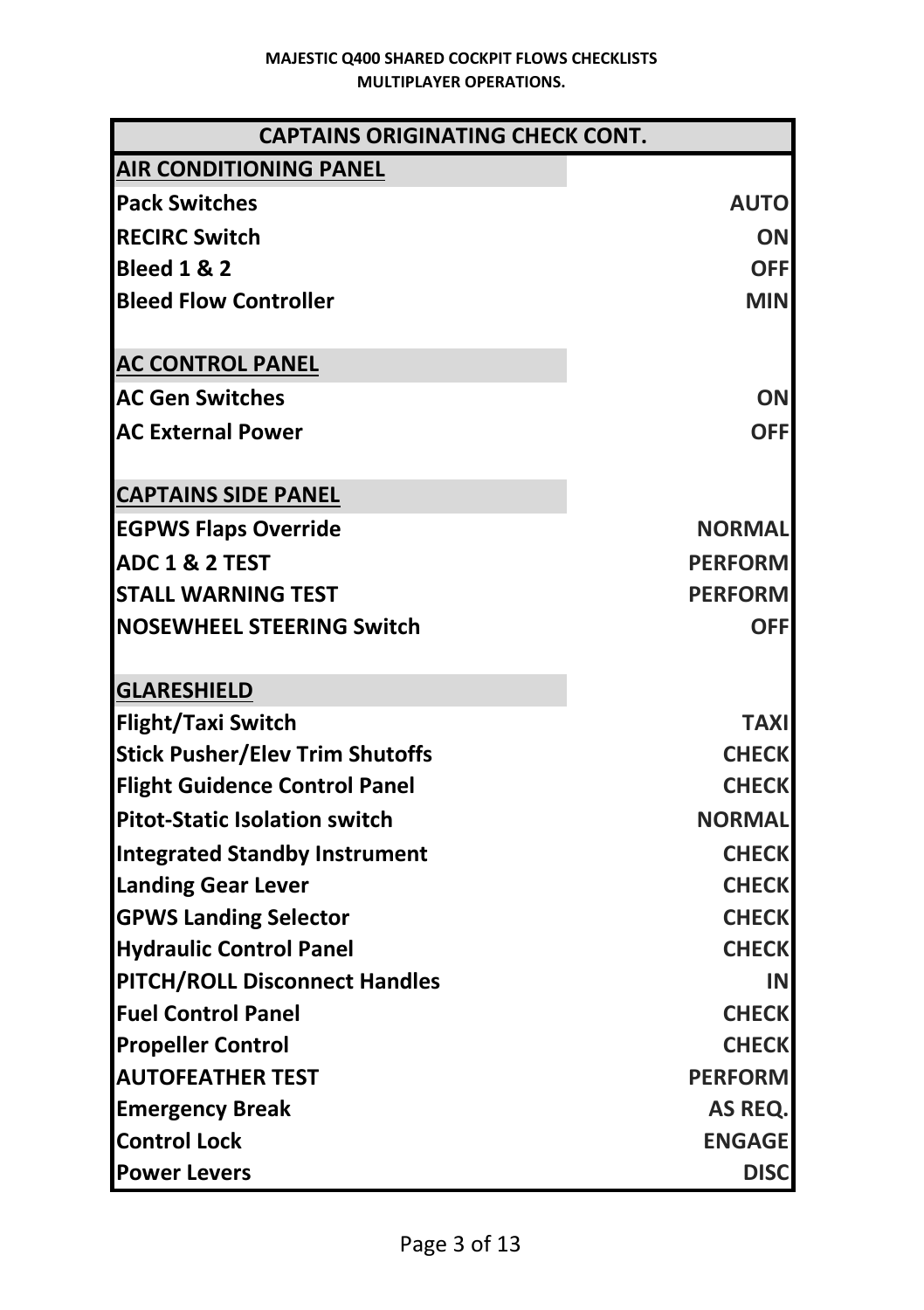| <b>CAPTAINS ORIGINATING CHECK CONT.</b>          |                         |  |
|--------------------------------------------------|-------------------------|--|
| <b>Condition Levers</b>                          | <b>DISC</b>             |  |
| <b>ARCDU</b>                                     | <b>CHECK</b>            |  |
| <b>TRIMS</b>                                     | <b>TEST</b>             |  |
| <b>EFIS CONTROL PANEL</b>                        | AS REQ.                 |  |
|                                                  |                         |  |
| <b>FIRST OFFICERS ORIGINATING FLOW</b>           |                         |  |
| <b>ATIS</b>                                      | <b>COPY</b>             |  |
| <b>OXYGEN MASK</b>                               | <b>CHECK</b>            |  |
| <b>CIRCUIT BREAKErS</b>                          | <b>CHECK</b>            |  |
| <b>FO SIDE PANEL</b>                             | <b>CHECK</b>            |  |
| <b>ANTI SKID SWITCH</b>                          | <b>TESTED/ON</b>        |  |
| <b>EGPWS Flaps Override</b>                      | <b>TESTED/ON</b>        |  |
| <b>Flight Instruments</b>                        | <b>SET</b>              |  |
| <b>Center Pedestal</b>                           | <b>CHECK</b>            |  |
| <b>AHRS</b>                                      | <b>CHECK</b>            |  |
| ARCDU/RADIOS/RADAR                               | <b>ON/SET/TEST</b>      |  |
|                                                  |                         |  |
| <b>ORIGINATING CHECK LIST (PILOT NOT FLYING)</b> |                         |  |
| DOCUMENTATION*                                   | <b>ONBOARD</b>          |  |
| <b>BATTERIES</b>                                 | <b>ON &amp; CHECKED</b> |  |
| <b>MAIN BUS TIE</b>                              | TIE                     |  |
| DC EXTERNAL POWER/APU                            | ON                      |  |
| <b>BATTERY TEMPS</b>                             | <b>CHECKED</b>          |  |
| <b>BUS VOLTAGE*</b>                              | <b>CHECKED</b>          |  |
| <b>SAFTEY EQUIPMENT*</b>                         | <b>CHECKED IN PLACE</b> |  |
| LANDING GEAR LIGHTS & PINS*                      | <b>CHECKED 3</b>        |  |
| <b>ENGINE INTAKE DOORS*</b>                      | <b>GREEN</b>            |  |
| <b>CIRCUIT BREAKERS</b>                          | <b>CHECKED AND IN</b>   |  |
| <b>ALT GEAR DOOR, INHIBIT SWITCH*</b>            | <b>NORM</b>             |  |
| <b>FIRE AND SMOKE DETECTION*</b>                 | <b>TESTED</b>           |  |
| BLEED AIR 1 & 2                                  | OFF                     |  |
| <b>APU BLEEDS</b>                                | AS REQ.                 |  |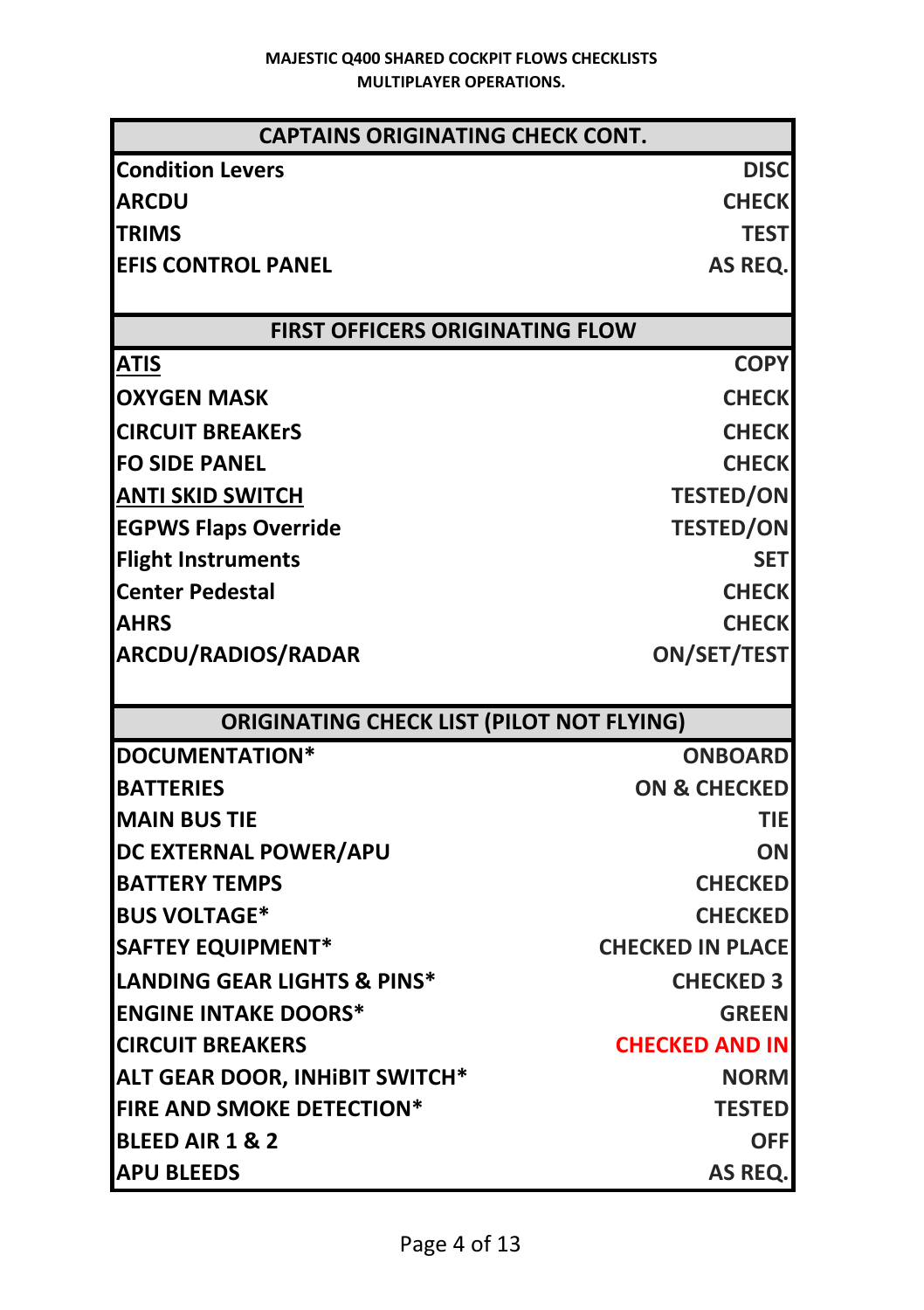| ORIGINATING CHECK LIST (PILOT NOT FLYING) CONT |                          |
|------------------------------------------------|--------------------------|
| <b>RECIRC FAN*</b>                             | <b>ONBOARD</b>           |
| <b>PRESSURIZATION</b>                          | <b>SET &amp; CHECKED</b> |
| A/PACKS*                                       | <b>CHCKED</b>            |
| <b>EMERGENCY LIGHTS</b>                        | <b>ARM</b>               |
| <b>FUEL TRANSFER &amp; QUANITITY</b>           | OFF, $L/ R$              |
| <b>PARKING BRAKE &amp; PRESSURE</b>            | <b>ON &amp; CHECKED</b>  |
| <b>POWER AND CONDITION LEVERS</b>              | <b>DISC, FUEL OFF</b>    |
| <b>INOSE STREERING</b>                         | <b>OFF</b>               |
| <b>IFMS</b>                                    | <b>SET &amp; CHECKED</b> |
| <b>T/O &amp; DEP BRIEFING</b>                  | <b>COMPLETED</b>         |
|                                                |                          |
| <b>BEFORE ENGINE START FLOW</b>                |                          |
| <b>Doors</b>                                   | <b>CHECKED CLOSED</b>    |
| <b>Battery Master / Main /Aux/Standby</b>      | <b>ON</b>                |
| Lock Isolate                                   | <b>OFF</b>               |
| <b>ANTI-COLLISION LIGHT</b>                    | <b>RED</b>               |
| <b>APU BLEED</b>                               | <b>OFF</b>               |
| <b>ENGINE # 2 CHECK CLEAR</b>                  | <b>CHECK CLEAR</b>       |
|                                                |                          |
| <b>BEFORE START CHECK LIST FLIGHT OFFICER</b>  |                          |
| <b>TRIMS</b>                                   | SET <sub>x3</sub>        |
| <b>IDOOR AND FUEL LIGHTS</b>                   | OUT                      |
| <b>PASSENGER SIGNS</b>                         | ON                       |
| <b>CABIN REPORT</b>                            | <b>RECEIVED</b>          |
| <b>FLIGHT DECK DOOR</b>                        | <b>LOCKED</b>            |
| <b>ANTI-COLLISION LIGHT</b>                    | <b>RED</b>               |
| <b>LINE</b>                                    |                          |
| <b>APU BLEED</b>                               | OFF                      |
| <b>BATTERIES, BUS VOLTS</b>                    | <b>ON &gt;26V (APU)</b>  |
|                                                | <b>BAT START &gt;22V</b> |
| <b>ENGINE #2</b>                               | <b>CLEAR ON 2</b>        |
|                                                |                          |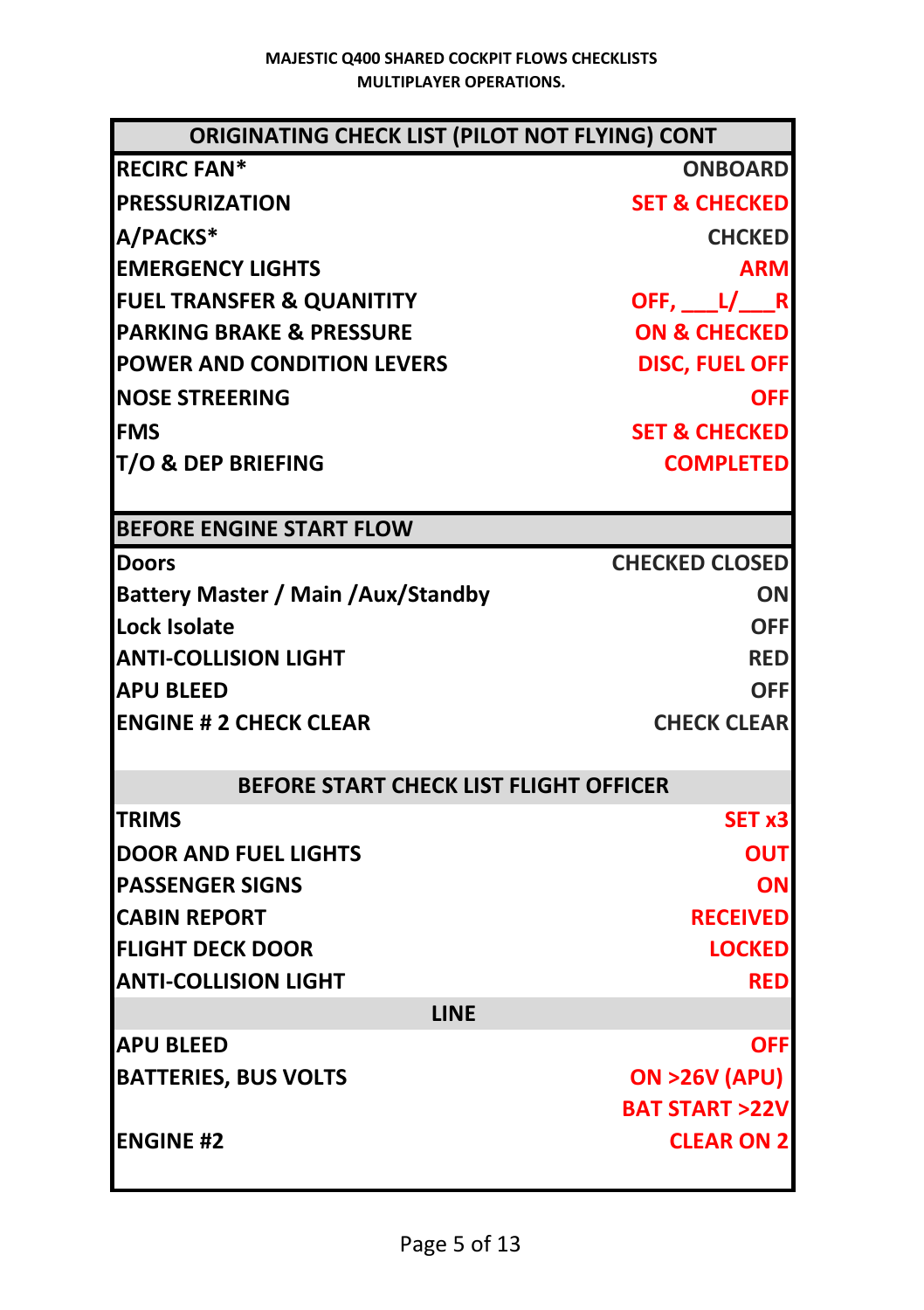| <b>ENGINE START</b>                        |                          |
|--------------------------------------------|--------------------------|
| <b>NO PUSH BACK CAPTAIN STARTS ENGINES</b> |                          |
| <b>SELECT ENGINE 2 PUSH STARTER</b>        | <b>STARTING ENGINE 2</b> |
| <b>CONDITION LEVER 2</b>                   | <b>START/FEATHER</b>     |
| <b>MONITOR START AND WAIT FOR CUT OFF</b>  | <b>GOOD START 2</b>      |
| <b>SELECT ENGINE 1 PUSH STARTER</b>        | <b>STARTING ENGINE 1</b> |
| <b>CONDITION LEVER 1</b>                   | START/FEATHER            |
| <b>MONITOR START AND WAIT FOR CUT OFF</b>  | <b>GOOD START 1</b>      |
| <b>PUSH BACK FO STARTS ENGINES</b>         |                          |
| <b>START ENGINE TWO FOR ME PLEASE</b>      |                          |
| <b>SELECT ENGINE 2 PUSH STARTER</b>        | <b>STARTING ENGINE 2</b> |
| <b>MONITOR START AND WAIT FOR CUT OFF</b>  |                          |
| <b>START ENGINE ONE FOR ME PLEASE</b>      |                          |
| <b>SELECT ENGINE 1 PUSH STARTER</b>        | <b>STARTING ENGINE 1</b> |
| <b>CONDITION LEVER 1</b>                   | START/FEATHER            |
| <b>MONITOR START AND WAIT FOR CUT OFF</b>  | <b>GOOD START 1</b>      |
| <b>AFTER START FLOW CAPTAIN</b>            |                          |
| DISCONNECT GPU PULL CHOCKS                 | <b>DONE</b>              |
| <b>CONDITION LEVERS</b>                    | <b>MAX</b>               |
| <b>APU</b>                                 | <b>OFF</b>               |
| <b>MAIN BUS TIE</b>                        | <b>OFF</b>               |
| <b>Ice Protection</b>                      | <b>AS REQ'D</b>          |
| <b>Rudder Travel</b>                       | <b>CHECK</b>             |
| <b>Nose Steering</b>                       | ON                       |
| Radar                                      | <b>STANDBY</b>           |
| <b>MFD</b>                                 | <b>NAV</b>               |
| <b>FIRST OFFICERS AFTER START FLOW</b>     |                          |
| <b>Transponder/TCAS</b>                    | ON/ALT                   |
| <b>Flaps</b>                               | <b>SET FOR T/O</b>       |
| <b>Autofeather</b>                         | <b>SELECT ON</b>         |
| <b>Engine Rating</b>                       | AS REQ'D                 |
| <b>Tank Aux Pumps</b>                      | <b>BOTH ON</b>           |
| <b>STBY/PTU Pumps</b>                      | ON                       |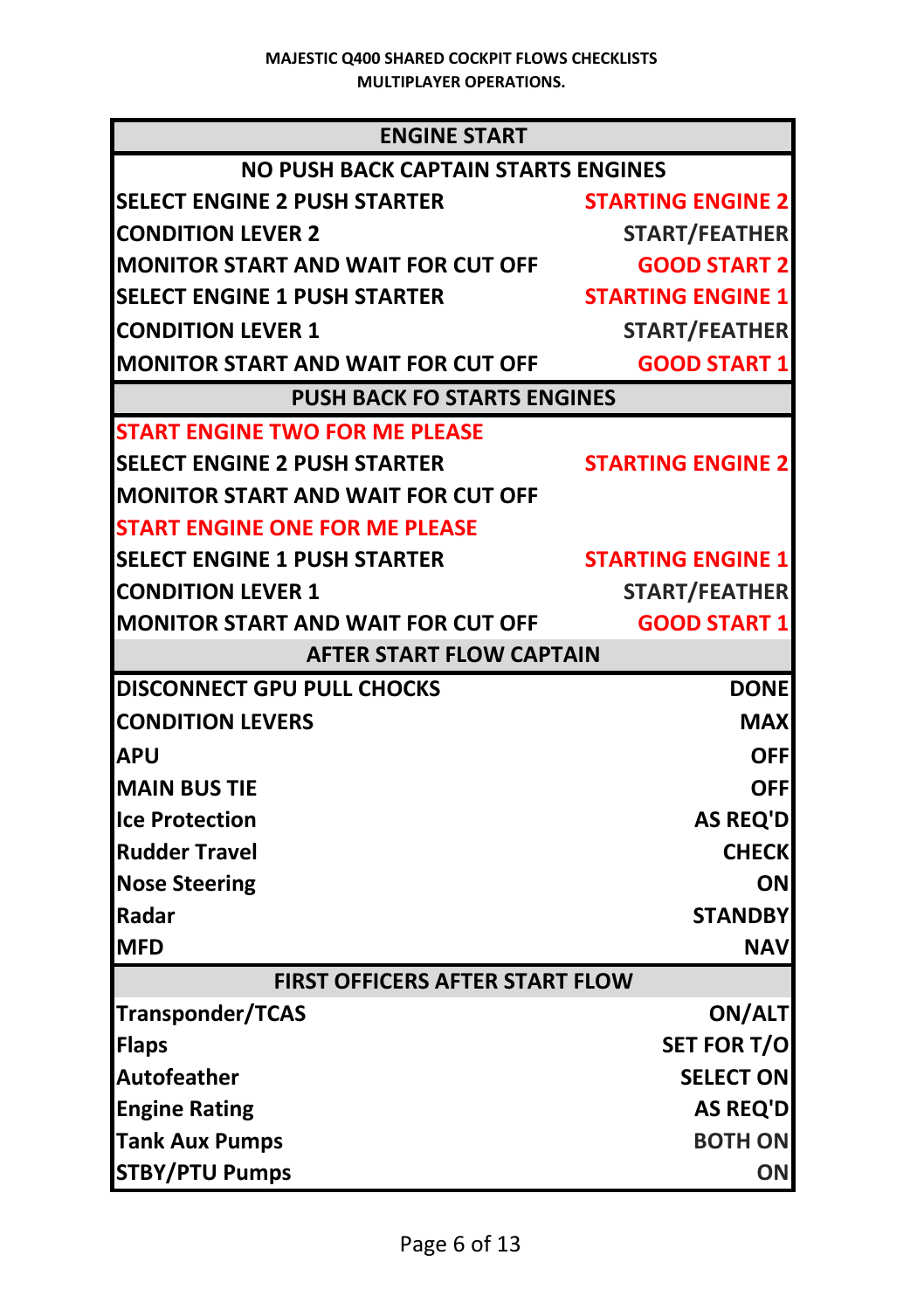| <b>FIRST OFFICERS AFTER START FLOW CONT</b> |                             |
|---------------------------------------------|-----------------------------|
| <b>HYD #3 and Elevator</b>                  | <b>CHECK</b>                |
| <b>Bleed Air</b>                            | <b>AS REQUIRED</b>          |
| <b>Deice Pressure</b>                       | <b>CHECK</b>                |
|                                             |                             |
| <b>AFTER START CHECK LIST</b>               |                             |
| <b>EXTERNAL POWER/APU</b>                   | <b>DISCONNECT/OFF</b>       |
| <b>MAIN BUS TIE</b>                         | <b>OFF</b>                  |
| <b>ICE PROTECTION</b>                       | <b>CHECKED (OFF/1 or 2)</b> |
| <b>RUDDER TRAVEL</b>                        | <b>FULL TRAVEL</b>          |
| <b>NOSE STEERING</b>                        | OΝ                          |
| <b>AUTOFEATHER</b>                          | <b>AUTOFEATHER SELECT</b>   |
| <b>ENGINE RATING</b>                        | MTOP/NTOP/ %                |
|                                             | <b>SET, CHECKED</b>         |
| <b>BATTERIES</b>                            | <b>CHECKED</b>              |
| <b>FLAPS</b>                                | _SET, __ INDICATING         |
| <b>AUX/STBY/PTU Pumps</b>                   | ΟN                          |
| <b>Hyd Press / QTY</b>                      | <b>CHECKED</b>              |
| Hyd #3 & Elevator                           | <b>CHECKED</b>              |
| <b>Caution/Warning Lights</b>               | <b>CHECKED</b>              |
| Flight Inst / Radio                         | <b>CHECKED</b>              |
| <b>Altimeters</b>                           | <b>SET, CROSSCHECK</b>      |
| (If Req.) Ice Protection Test.              | <b>COMPLETE</b>             |
| <b>TAXI FLOW CAPTAIN</b>                    |                             |
| <b>TAXI LIGHT</b>                           | ON                          |
| <b>CLEAR ON LEFT</b>                        |                             |
| <b>BRAKES</b>                               | <b>CHECKED</b>              |
| <b>TAXI FLOW F/O</b>                        |                             |
| <b>CLEAR ON RIGHT</b>                       |                             |
|                                             |                             |
|                                             |                             |
|                                             |                             |
|                                             |                             |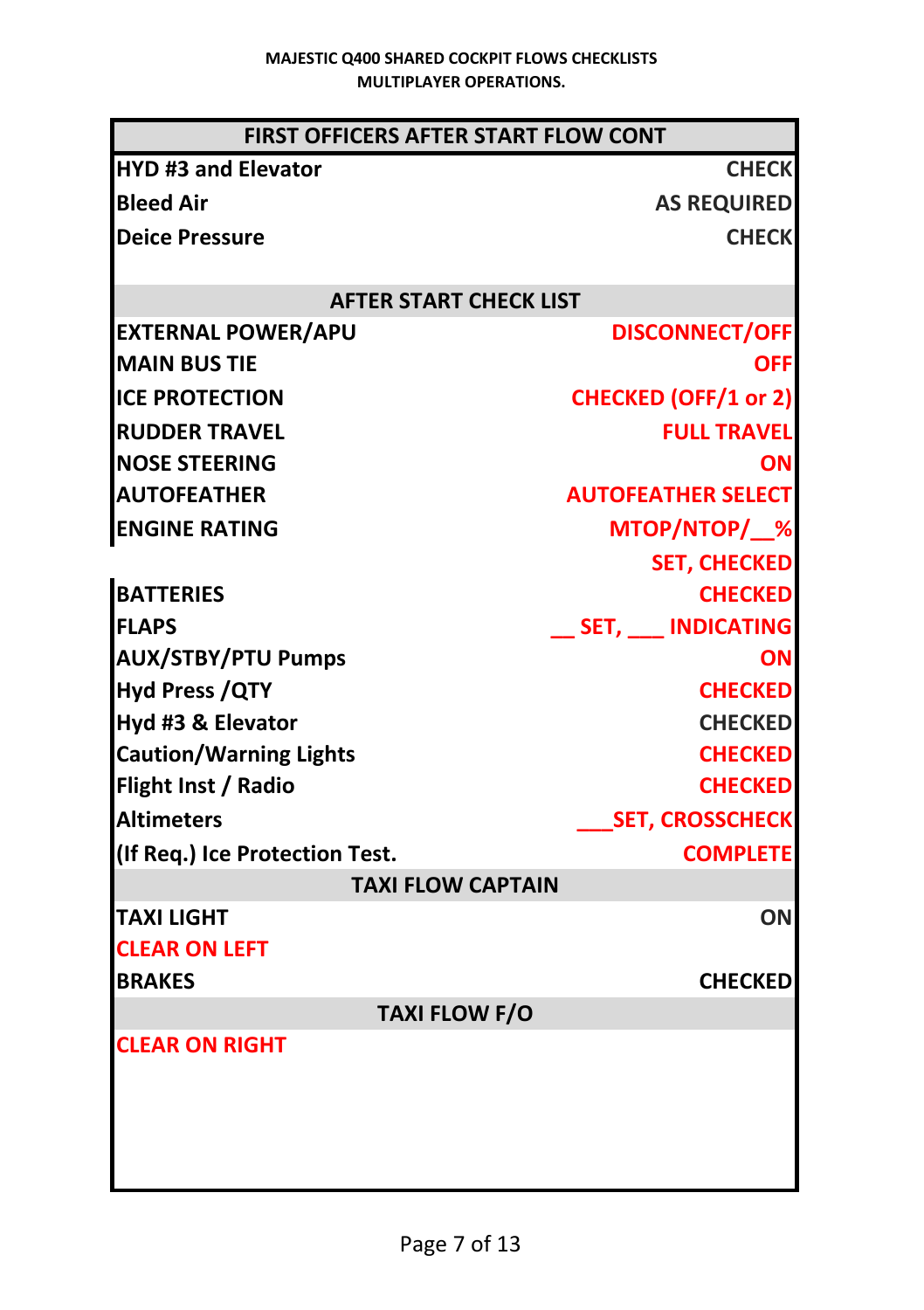| TAXI CHECK LIST (CAN BE DONE WHILE MOVING) |                             |  |
|--------------------------------------------|-----------------------------|--|
| <b>BRAKES</b>                              | <b>CHECKED</b>              |  |
| <b>TAKEOFF WARNING</b>                     | <b>TESTED</b>               |  |
| <b>TAKE OFF POWER</b>                      | <b>NTOP OR RDC%</b>         |  |
| <b>FLIGHT INSTRUMENTS</b>                  | <b>CHECKED</b>              |  |
| YAW DAMPER                                 | ON                          |  |
| <b>CLEARANCES</b>                          | <b>REVIEWED</b>             |  |
| <b>CABIN</b>                               | <b>SECURED</b>              |  |
| <b>BEFORE TAKEOFF FLOW CAPTAIN</b>         |                             |  |
| <b>TRIMS - VERIFY 3 SET</b>                | <b>CHECKED</b>              |  |
| Flight / TAXI Switch                       | <b>FLIGHT</b>               |  |
| <b>ANTI-COLLISION Light Switch</b>         | <b>WHT/ON STROBES</b>       |  |
| <b>BEFORE TAKEOFF FLOW - FO</b>            |                             |  |
| <b>FA Notification</b>                     | <b>MADE</b>                 |  |
| <b>Transponder / TCAS</b>                  | <b>ON/ALT</b>               |  |
| <b>Control Lock</b>                        | <b>RELEASE</b>              |  |
| <b>Flight Controls</b>                     | <b>CHECK</b>                |  |
| <b>Conditoin Levers</b>                    | <b>CHECK MAX</b>            |  |
| <b>Terrain/Radar Display</b>               | <b>AS REQUIRED</b>          |  |
| <b>Fuel</b>                                | <b>CONFIRM REQ ON BOARD</b> |  |
| <b>BEFORE TAKEOFF CHECK LISTS</b>          |                             |  |
| <b>F/A Notification</b>                    | <b>RECEIVED</b>             |  |
| <b>Takeoff Briefing</b>                    | <b>COMPLETE</b>             |  |
| <b>Cabin PA</b>                            | <b>COMPLETE</b>             |  |
| <b>Condition Levers</b>                    | <b>MAX</b>                  |  |
| <b>Trims</b>                               | 3 SET                       |  |
| <b>T/O WARN TEST</b>                       | <b>TESTED</b>               |  |
| <b>Flight Controls</b>                     | <b>CHECKED / FREE</b>       |  |
| <b>FLIGHT/TAXI switch</b>                  | <b>FLIGHT</b>               |  |
| RADAR/TERRAIN                              | <b>AS REQUIRED</b>          |  |
| <b>Transponder / TCAS</b>                  | ON/ALT                      |  |
| <b>AFCS MODE: GA, HDG, ALTSEL</b>          | <b>SET &amp; CHECKED</b>    |  |
| LINE                                       |                             |  |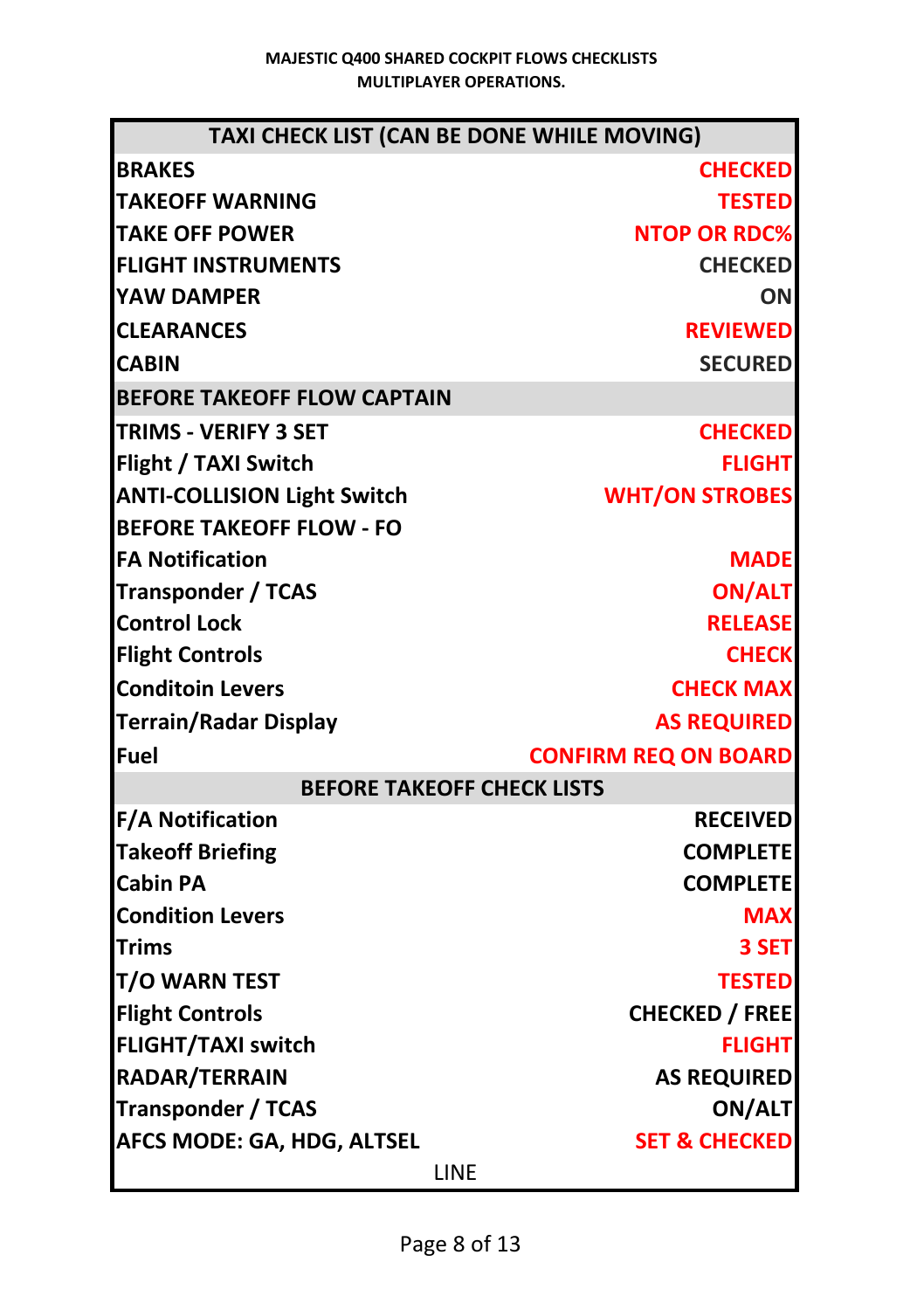| BEFORE TAKEOFF CHECK LISTS BELOW THE LINE  |                              |
|--------------------------------------------|------------------------------|
| <b>Bleeds</b>                              | <b>MIN/AS REQ'D</b>          |
| <b>External Lights</b>                     | <b>ON</b>                    |
| Runway                                     | <b>RWY_______. HDG</b> _____ |
| <b>CAUTION PANEL</b>                       | <b>BLACK</b>                 |
|                                            |                              |
| <b>AFTER TAKEOFF PILOT NOT FLYING</b>      |                              |
| <b>LANDING GEAR</b>                        | UP                           |
| <b>FLAPS</b>                               | <b>ZERO</b>                  |
| <b>BLEEDS</b>                              | <b>ON/NORM</b>               |
| <b>CLIMB POWER</b>                         | <b>SET</b>                   |
| <b>CLIMB FLOW</b>                          |                              |
| <b>Flaps</b>                               | <b>UP</b>                    |
| <b>Condition Levers</b>                    | 900                          |
| <b>Autofeather</b>                         | <b>OFF</b>                   |
| <b>MTOP Switch</b>                         | PUSH OF IF REQ.              |
| <b>Aux Pump Switches</b>                   | <b>OFF</b>                   |
| <b>STBY Hyd PRESS and PTU Switches</b>     | <b>OFF</b>                   |
| <b>Bleeds</b>                              | <b>ON/NORM</b>               |
| <b>TAXI</b>                                | <b>OFF</b>                   |
| <b>Pressurization Panel</b>                | <b>CHECK</b>                 |
| <b>Ice Protection</b>                      | SET/AS REQ.                  |
| THROUGH 10,000FT                           |                              |
| Altimeters STD/1013                        | <b>SET CROSSCHECK</b>        |
| <b>Exterior Lights</b>                     | <b>AS REQUIRED</b>           |
| <b>Passenger Signs</b>                     | <b>AS REQUIRED</b>           |
| <b>APPROACH/FLARE Lights</b>               | <b>OFF</b>                   |
| <b>CRUISE FLOW (OTHER THAN MONITORING)</b> |                              |
| <b>CONDITION LEVERS</b>                    | 850                          |
| <b>SET DESTINATION PRESSURE IN STBY</b>    | <b>SET</b>                   |
| <b>SET FMS</b>                             | <b>SET</b>                   |
| <b>SET SPEED BUGS</b>                      | <b>SET</b>                   |
| <b>APPROACH BRIEF</b>                      | <b>COMPLETED</b>             |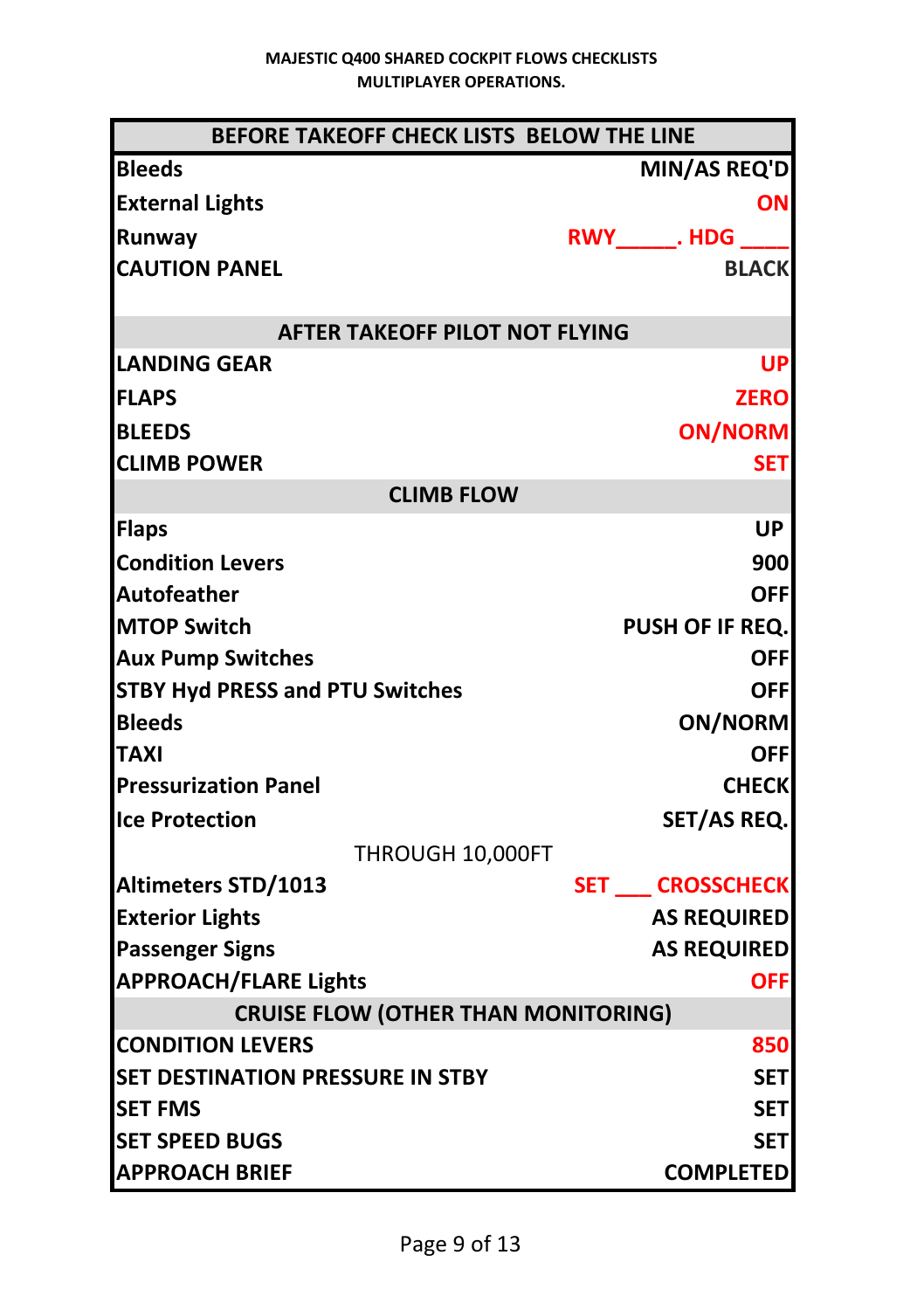| <b>DESCENT CHECKLIST TO THE LINE</b>    |                           |
|-----------------------------------------|---------------------------|
| <b>Altimeters</b>                       | <b>SET, CROSS CHECK</b>   |
| <b>Fuel Balance</b>                     | <b>CHECKED</b>            |
| <b>Pressurization Panel</b>             | <b>SET</b>                |
| <b>Fasten Belts Switch</b>              | ON                        |
| <b>Approach and Landing Brief</b>       | <b>COMPLETED</b>          |
| <b>DESCENT</b>                          |                           |
| <b>TRANSITION ALTITUDE</b>              | <b>SET, CROSS CHECKED</b> |
|                                         | <b>BELOW THE LINE</b>     |
| <b>DESCENT CHECKLIST BELOW THE LINE</b> |                           |
| <b>GPWS LANDING FLAP</b>                | <b>SELECTED</b>           |
| lFuel Transfer                          | OFFI                      |
| <b>Hyd Press/ QTY</b>                   | <b>CHECK</b>              |
| <b>Caution / Warning Lights</b>         | <b>CHECK</b>              |
| <b>APPROACH ? FLARE LIGHTS</b>          | ON                        |
| <b>REF SPEEDS Switch/ Bugs</b>          | (INCREASE/OFF), SET       |
| <b>INITIAL APPROACH</b>                 |                           |
| <b>FLAPS 5</b>                          | <b>SET</b>                |
| <b>MAINTAIN 180KTS</b>                  |                           |
| <b>GEAR DOWN</b>                        | <b>SET</b>                |
| <b>FO BEFORE LANDING FLOWS</b>          |                           |
| <b>STBY/PTU PUMPS</b>                   | <b>SELECT ON</b>          |
| <b>TANK AUX PUMPS</b>                   | ΟN                        |
| <b>REDUCED NP</b>                       | AS REQ.                   |
| <b>CONDITION LEVERS</b>                 | <b>MAX</b>                |
| <b>Bleed Flow Knob</b>                  | MIN/AS REQ'D              |
| <b>FA Notification</b>                  | <b>CHIME</b>              |
|                                         |                           |
|                                         |                           |
|                                         |                           |
|                                         |                           |
|                                         |                           |
|                                         |                           |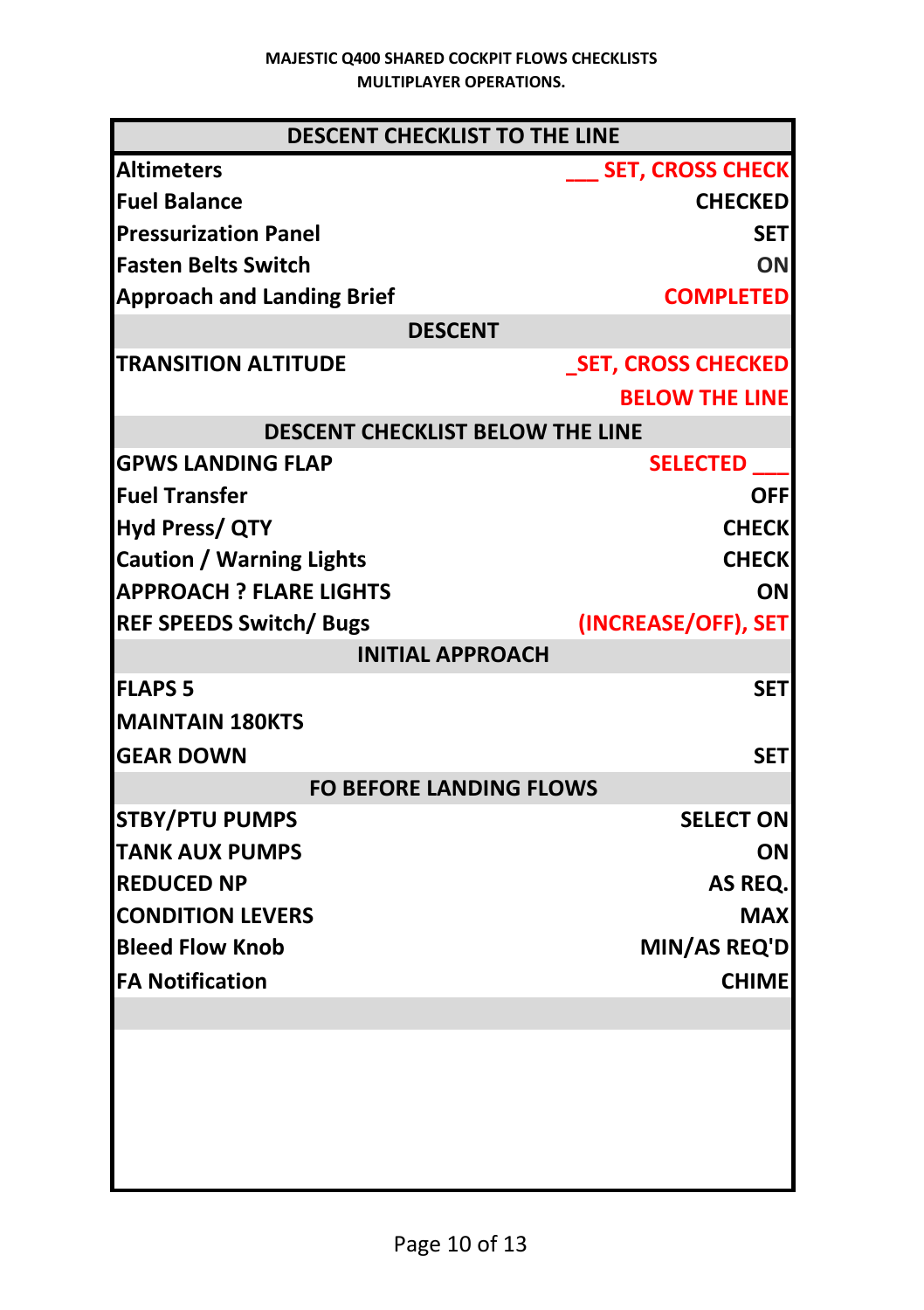| <b>BEFORE LANDING CHECKLIST</b>           |                        |  |
|-------------------------------------------|------------------------|--|
| <b>Landing Gear</b>                       | <b>DOWN, 3 GREEN</b>   |  |
| <b>Condition Levers</b>                   | <b>MAX</b>             |  |
| <b>AUX/STBY/PTU Pumps</b>                 | ON                     |  |
| <b>Bleeds</b>                             | ON, MIN/OFF, MIN       |  |
| <b>Flaps</b>                              | INDICATING (15/35)     |  |
|                                           | <b>PLANNED (15/35)</b> |  |
| <b>AFTER LANDING FLOW - CAPTAIN</b>       |                        |  |
| Lights                                    | <b>AS REQUIRED</b>     |  |
| <b>Flight/Taxi Switch</b>                 | <b>TAXI</b>            |  |
| <b>AFTER LANDING FLOW - First Officer</b> |                        |  |
| Radar                                     | <b>OFF</b>             |  |
| <b>MFDs</b>                               | <b>SYSTEM SCREEN</b>   |  |
| <b>Transponder</b>                        | STBY/AS REQ.           |  |
| <b>Flaps</b>                              |                        |  |
| <b>Control Lock</b>                       | <b>ENGAGED</b>         |  |
| <b>Tank Aux Pumps</b>                     | <b>OFFI</b>            |  |
| <b>Yaw Damper</b>                         | <b>OFFI</b>            |  |
| <b>Bleeds</b>                             | <b>AS REQUIRED</b>     |  |
| <b>Main Bus Tie</b>                       | TIEI                   |  |
| <b>Ice Protection</b>                     | <b>ALL OFF</b>         |  |
| <b>APU</b>                                | <b>AS REQUIRED</b>     |  |
| <b>AFTER LANDING CHECK LIST</b>           |                        |  |
| <b>RADAR</b>                              | <b>OFF</b>             |  |
| <b>TRANSPONDER</b>                        | <b>AS REQUIRED</b>     |  |
| <b>FLAPS</b>                              | 0                      |  |
| <b>CONTROL LOCK</b>                       | ON                     |  |
| <b>TRANK AUX PUMPS</b>                    | OFF                    |  |
| YAW DAMPER                                | OFF                    |  |
| <b>FLIGHT/TAXI SWITCH</b>                 | <b>TAXI</b>            |  |
| <b>EXTERIOR LIGHTS</b>                    | <b>AS REQUIRED</b>     |  |
| <b>MAIN BUS TIE</b>                       | <b>TIE</b>             |  |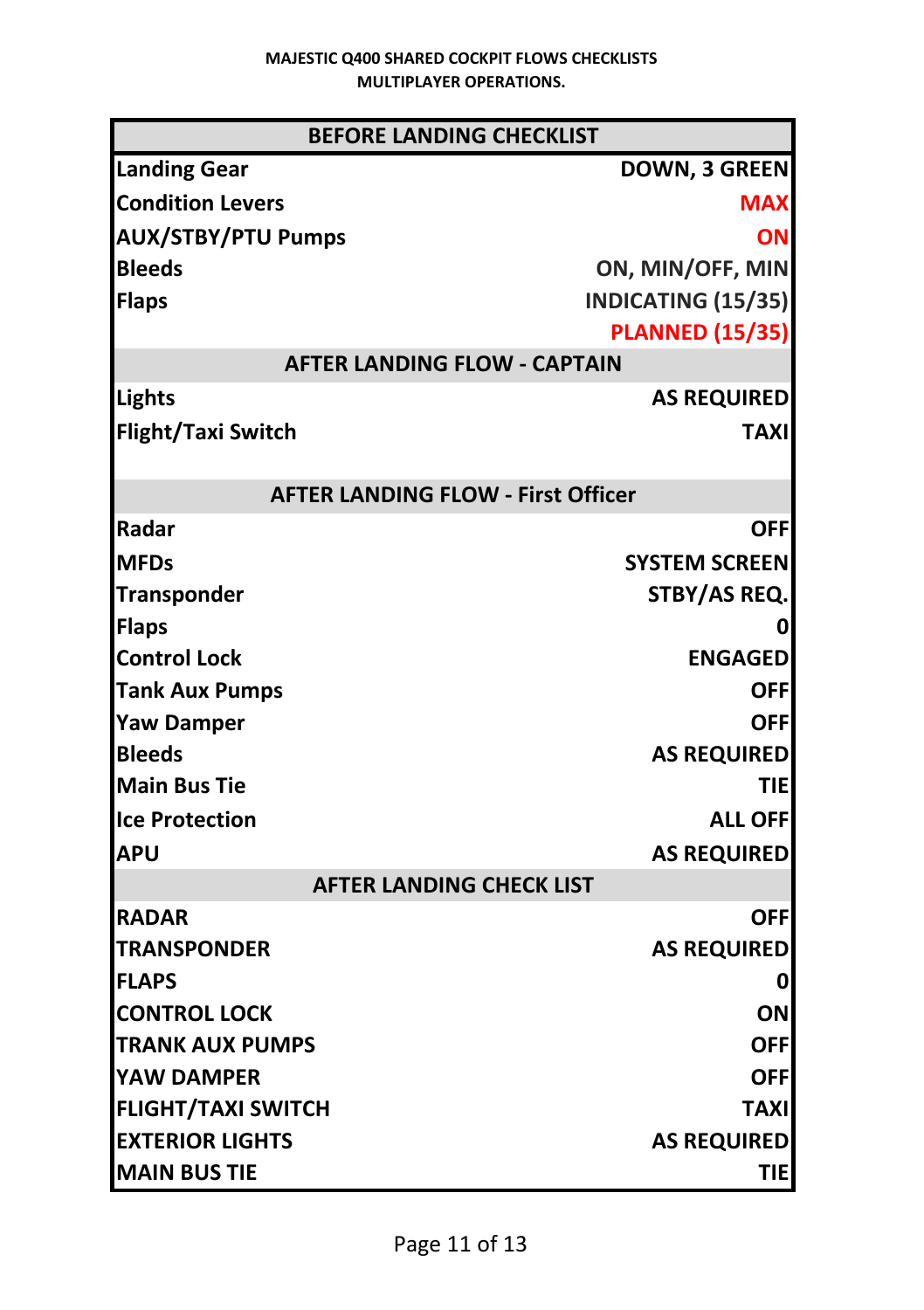| <b>AFTER LANDING CHECK LIST CONT</b> |                     |
|--------------------------------------|---------------------|
| <b>ICE PROTECTION</b>                | <b>AS REQUIRED</b>  |
| <b>APU</b>                           | <b>AS REQUIRED</b>  |
| <b>PARKING FLOW</b>                  |                     |
| <b>Park Brake</b>                    | ON                  |
| <b>Power Levers</b>                  | <b>DISC</b>         |
| <b>Condition Levers</b>              | <b>START/FTHER</b>  |
| <b>Nose Steering</b>                 | OFFI                |
| <b>Transponder</b>                   | <b>STBY/AS REQ.</b> |
| <b>STBY/PTU Pumps</b>                | <b>OFF</b>          |
| <b>Seatbelt Signs</b>                | <b>OFF</b>          |
| <b>Bleeds</b>                        | <b>MIN/OFF</b>      |
| <b>PARKING CHECK LIST</b>            |                     |
| <b>TAXI LIGHT</b>                    | <b>OFF</b>          |
| <b>PARKING BRAKE</b>                 | <b>PARK</b>         |
| <b>SEATBELT SIGNS</b>                | <b>OFF</b>          |
| <b>NOSE STEERING</b>                 | <b>OFF</b>          |
| <b>STBY/PTU Pumps</b>                | <b>OFF</b>          |
| <b>POWER LEVERS</b>                  | <b>DISC</b>         |
| <b>CONDITION LEVERS</b>              | <b>START/FTHER</b>  |
| <b>TRANSPONDER</b>                   | <b>STBY</b>         |
| <b>BLEEDS</b>                        | <b>MIN/OFF</b>      |
| <b>LINE</b>                          |                     |
| <b>EXT PWR/APU</b>                   | AS REQ.             |
| <b>CONDITION LEVERS</b>              | <b>FUEL CUTOFF</b>  |
| <b>LIGHTS</b>                        | AS REQ.             |
| <b>EMER LIGHTS</b>                   | OFFI                |
| STBY/AUX/MAIN/BATT Master            | AS REQ.             |
|                                      |                     |
|                                      |                     |
|                                      |                     |
|                                      |                     |
|                                      |                     |